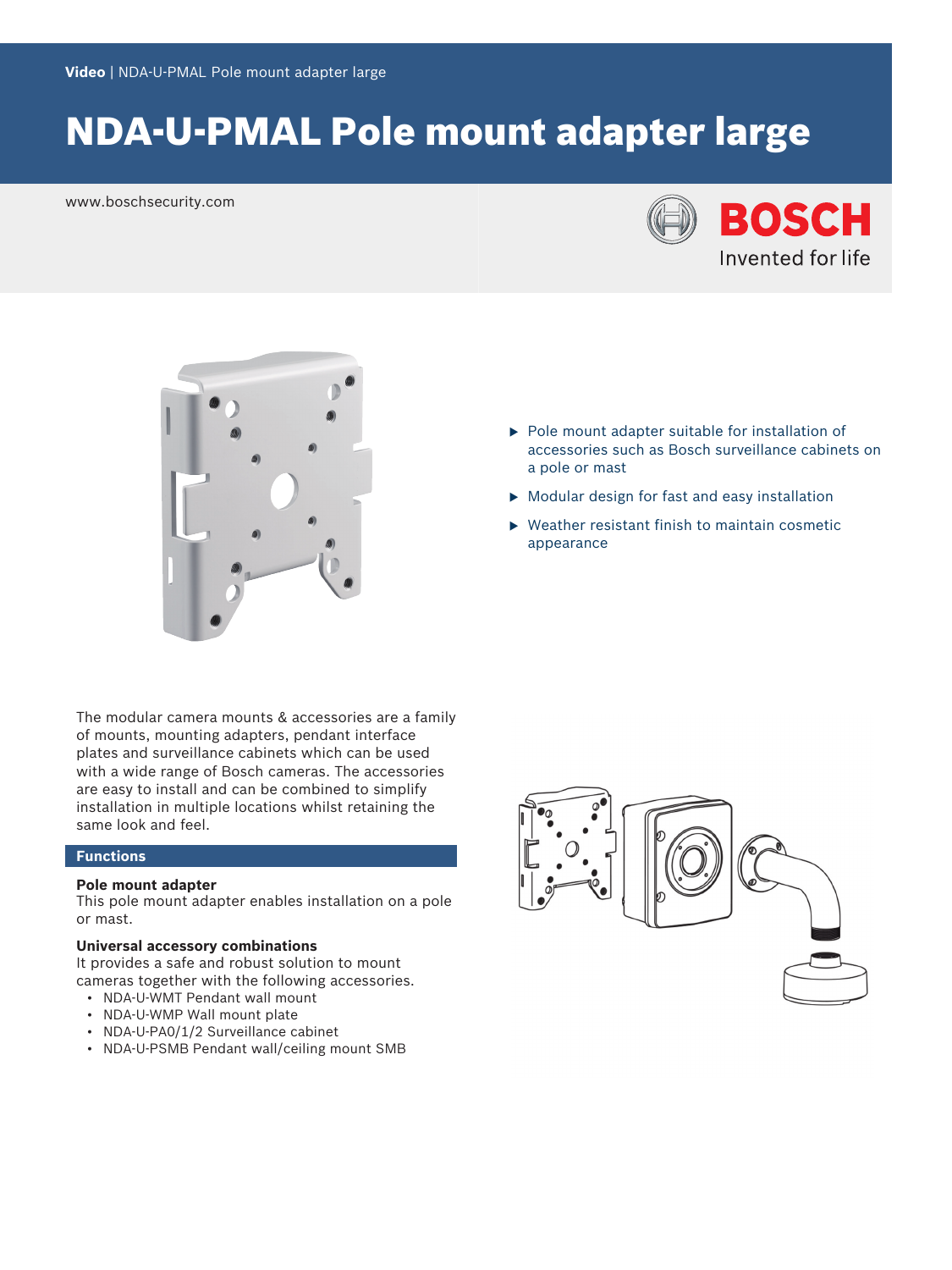#### **2** | NDA-U-PMAL Pole mount adapter large

| <b>Certifications and approvals</b> |                |  |
|-------------------------------------|----------------|--|
| <b>Environmental</b>                |                |  |
| Salt mist                           | IEC60068-2-52  |  |
| Vibration                           | <b>NEMATS2</b> |  |
| Shock                               | IEC60068-2-27  |  |
| Impact                              | IK10           |  |

#### **Parts included**

| Quantity       | <b>Component</b>                  |
|----------------|-----------------------------------|
| $\mathbf{1}$   | Pole mount adapter large          |
| 4              | 3/8 inch-16 x 1.75 inch Hex screw |
| 4              | 3/8 inch washer                   |
| 4              | M6 x 30 mm Hex screw              |
| 4              | M6 washer                         |
| 4              | M6 spring washer                  |
| $\overline{2}$ | Strap, stainless, 5 feet long     |
| $\overline{2}$ | <b>Buckle</b>                     |
| 1              | <b>Quick Installation Guide</b>   |

#### **Technical specifications**

#### **Mechanical**

| Dimensions (W x H x<br>D)       | 188 x 192 x 57 mm (7.4 x 7.6 x 2.2 in) |
|---------------------------------|----------------------------------------|
| Weight                          | $638g(1.41 \text{ lb})$                |
| Standard Color                  | <b>White (RAL 9003)</b>                |
| Construction<br><b>Material</b> | Aluminum alloy                         |



*Dimensions in mm (inch)*

#### **Ordering information**

#### **NDA-U-PMAL Pole mount adapter large**

Universal pole mount adapter, white; large Order number **NDA-U-PMAL**

### **Accessories**

**NDA-U-PA0 Surveillance cabinet 24VAC**

Surveillance cabinet, 24 VAC input, 24 VAC output, IP66

Order number **NDA-U-PA0**

**NDA-U-PA1 Surveillance cabinet 120VAC** Surveillance cabinet, 120 VAC input, 24 VAC output, IP66 Order number **NDA-U-PA1**

#### **NDA-U-PA2 Surveillance cabinet 230VAC**

Surveillance cabinet, 230 VAC input, 24 VAC output, IP66 Order number **NDA-U-PA2**